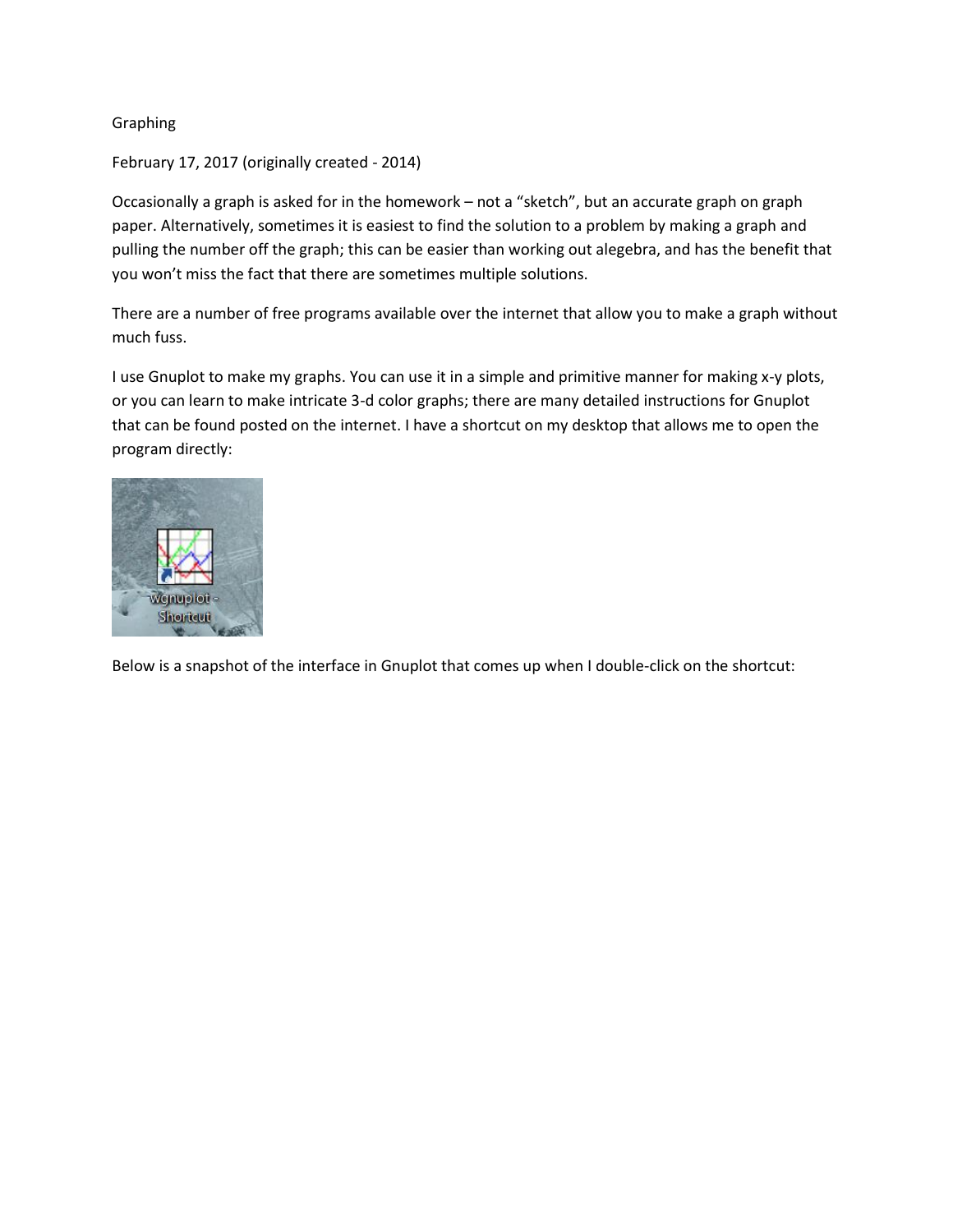| $\frac{1}{\ln\ln\left(1\right)}$ |                                                                                                  |       |       |       |      |      | gnuplot                                                                                                                                                                                                                     | ΘI | −×. |
|----------------------------------|--------------------------------------------------------------------------------------------------|-------|-------|-------|------|------|-----------------------------------------------------------------------------------------------------------------------------------------------------------------------------------------------------------------------------|----|-----|
|                                  | File Plot Expressions Functions General Axes Chart Styles 3D Help                                |       |       |       |      |      |                                                                                                                                                                                                                             |    |     |
| Replot                           | Save<br>Open                                                                                     | ChDir | Print | PrtSc | Prev | Next |                                                                                                                                                                                                                             |    |     |
|                                  | G N U P L O T<br>Version 4.2 patchlevel 4<br>last modified Sep 2008<br>System: MS-Windows 32 bit |       |       |       |      |      | Copyright (C) 1986 - 1993, 1998, 2004, 2007, 2008<br>Thomas Williams, Colin Kelley and many others<br>Type `help` to access the on-line reference manual.<br>The qnuplot FAQ is available from http://www.qnuplot.info/faq/ |    |     |
| plot>                            | Send bug reports and suggestions to <http: gnu<="" projects="" sourceforge.net="" td=""></http:> |       |       |       |      |      |                                                                                                                                                                                                                             |    |     |
| qnuplot>                         | Terminal type set to 'windows'                                                                   |       |       |       |      |      |                                                                                                                                                                                                                             |    |     |

Let me illustrate the use of Gnuplot for simple plotting with an example from an old homework problem:

Suppose that a car passes by a parked police car going 35.8 m/s. After a 5 second delay, the police car takes off after the speeder. Assuming the police car undergoes constant acceleration of 4.48 m/s^2, make a graph showing the position of the speeder as a function of time and superimpose on this a graph showing the position of the police as a function of time.

$$
X_{spuder} = 35.8 \frac{m}{s} (t+5a)
$$
  
\n $X_{gelur} = \frac{1}{2} (4.48 m/s^{2})t^{2}$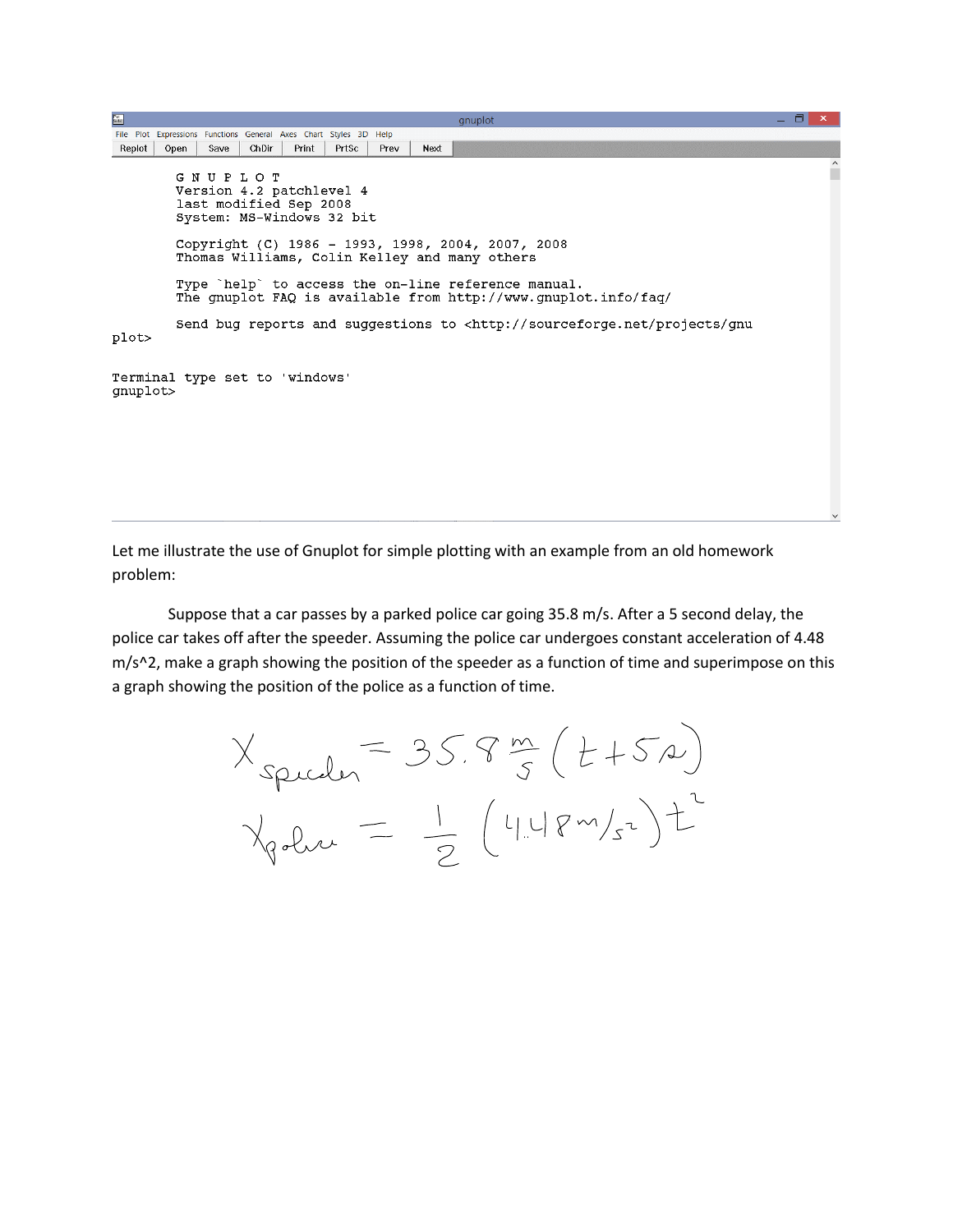

Below are the commands I used to make this graph:

```
\frac{\partial \mathbf{r}}{\partial \mathbf{r}}σ
File Plot Expressions Functions General Axes Chart Styles 3D Help
Replot | Open |
             Save ChDir
                       Print PrtSc Prev
                                           Next
        GNUPLOT
        Version 4.2 patchlevel 4
         last modified Sep 2008
         System: MS-Windows 32 bit
        Copyright (C) 1986 - 1993, 1998, 2004, 2007, 2008
        Thomas Williams, Colin Kelley and many others
         Type `help` to access the on-line reference manual.
        The gnuplot FAQ is available from http://www.gnuplot.info/faq/
         Send bug reports and suggestions to <http://sourceforge.net/projects/gnu
plot>
Terminal type set to 'windows'
gnuplot> f(x)=35.8*(x+5)gnuplot> g(x)=0.5*4.48*x**2gnuplot> plot f(x)gnuplot> replot g(x)gnuplot> set xrange [0:25]
gnuplot> replot
gnuplot> set xlabel "time (seconds)"
gnuplot> set ylabel "position (meters)"
gnuplot> replot
gnuplot>
```
To make these instructions, I copied the plot to the clipboard, and then pasted it into MS Word. The menu for the version of gnuplot I am using is found by left-clicking on the upper left hand corner of the graph. Pull down to "options", and then choose "copy to clipboard". See the screen-shot I have pasted below, but be warned that other (newer) versions of Gnuplot might have this menu hidden in a different manner.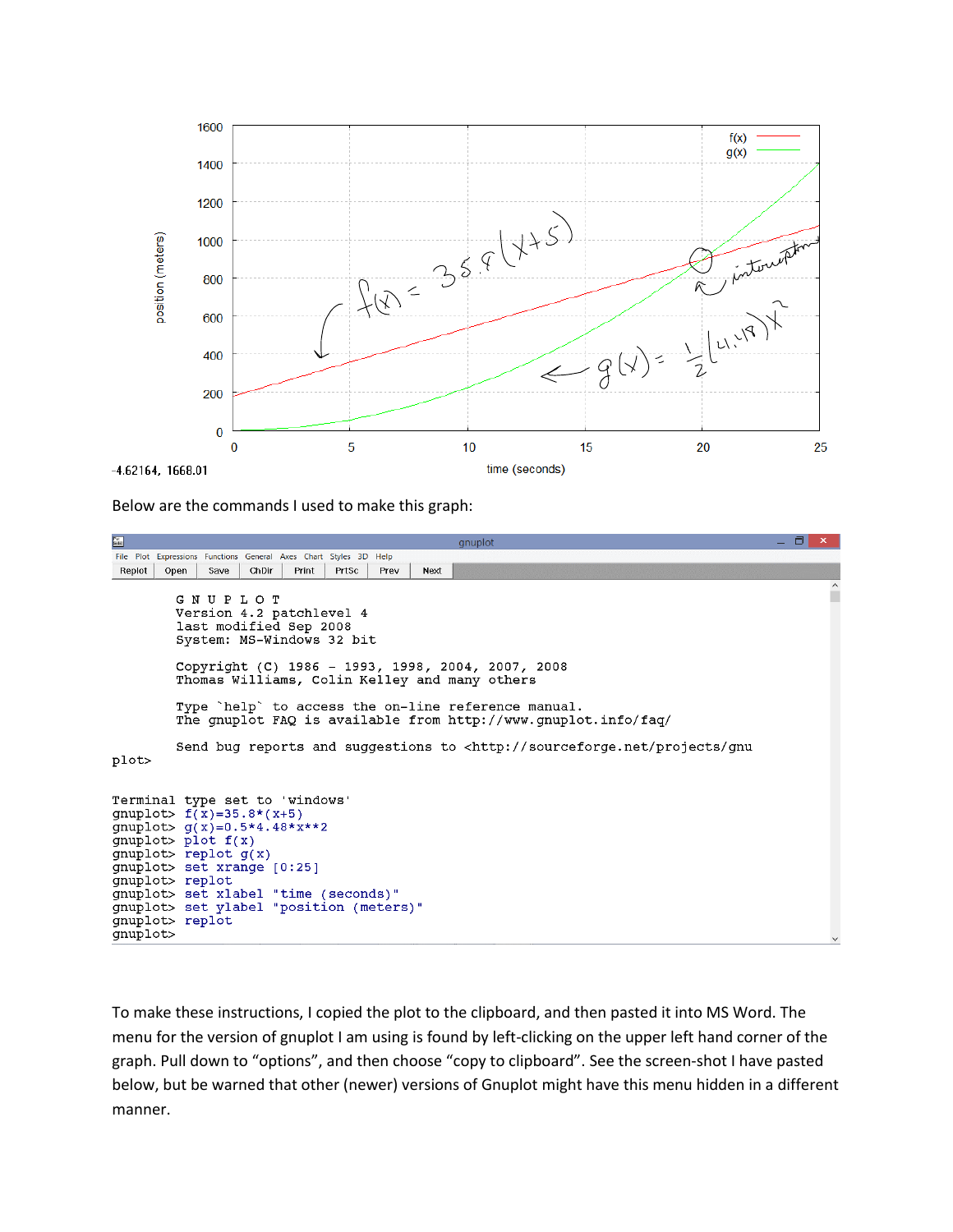

You can zoom in by left-clicking on the graph, and then dragging a box around the region of the graph that would like to highlight. (To un-zoom, you might have to press escape, or ctrl-A, or just A; something like this I believe.)